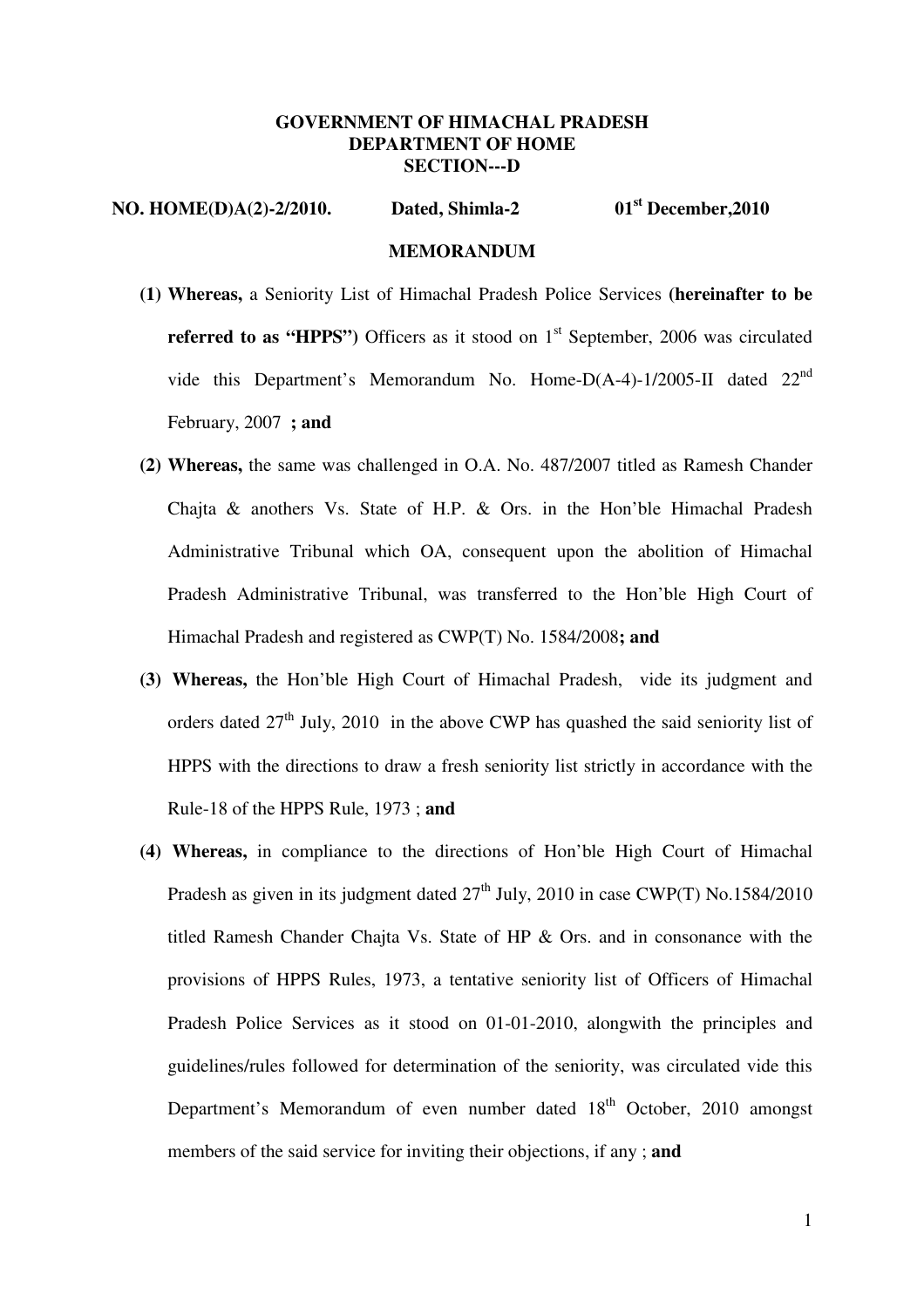- **(5) Whereas**, against the said tentative seniority list representations from as many as 36 Officers of HPPS, namely Sh. Rameshwar Singh Thakur, Sh. Balbir Singh Thakur, Sh. Sunil Kumar, Sh. Hardesh Bisht, Sh. Rajesh Kumar Dharmani, Sh. Sajju Ram Rana, Sh. Dandup Wangai Negi, Sh. Rajinder Singh Bhatia, Sh. Virender Sharma, Sh. Ravinder Kumar Sharma, Sh. Anand Kumar Dhiman, Sh. Gurmeet Singh, Sh. Madan Lal-I, Sh. Mohinder Singh, Sh. Ajay Singh Bodh, Sh. Satish Kumar, Sh. Surinder Kumar Verma, Sh. Ravinder Singh Jamwal, Sh. Jitender Prakash, Sh. Basher Singh, Sh. Krishan Gopal Kapur, Sh. Nihal Chand, Sh. Jog Raj, Sh. Sanjeev Lakhanpal, Sh. Kuldeep Chand Rana, Sh. Virender Singh, Sh. Bhupinder Singh, Sh. Badri Singh, Sh. Narinder Kumar, Sh. Ajay Kumar Rana, Sh. Ashish Sharma, Ms. Babita Rana, Sh. Parmod Shukla, Sh. Ashok Kumar, Sh. Vijay Kumar and Sh. Bhajan Dev Negi were received ; **and**
- (6) **Whereas**, the representations have been carefully considered in the context of H.P. Police Service Rule, 1973, the various judgements of the Hon'ble Courts and for reasons recorded on file, all the representations (except the one made by Sh. Rameshwar Singh Thakur) were found to be without adequate merit; and
- (7) **Now, therefore**, the representations received against the said tentative seniority list dated 18<sup>th</sup> October, 2010 are hereby rejected for reasons recorded on file and the Final Seniority List of HPPS Officers as on  $1<sup>st</sup>$  January, 2010 is hereby circulated. No representations on any ground except clerical and patent errors shall be entertained. The names of the HPPS Officers who had retired from the service or had left the service on account of promotion or other such reasons before  $1<sup>st</sup>$  January, 2010 have been excluded from this final seniority list so that the Final Seniority List is up-to-date and reflects the latest position. These excluded names had been previously included in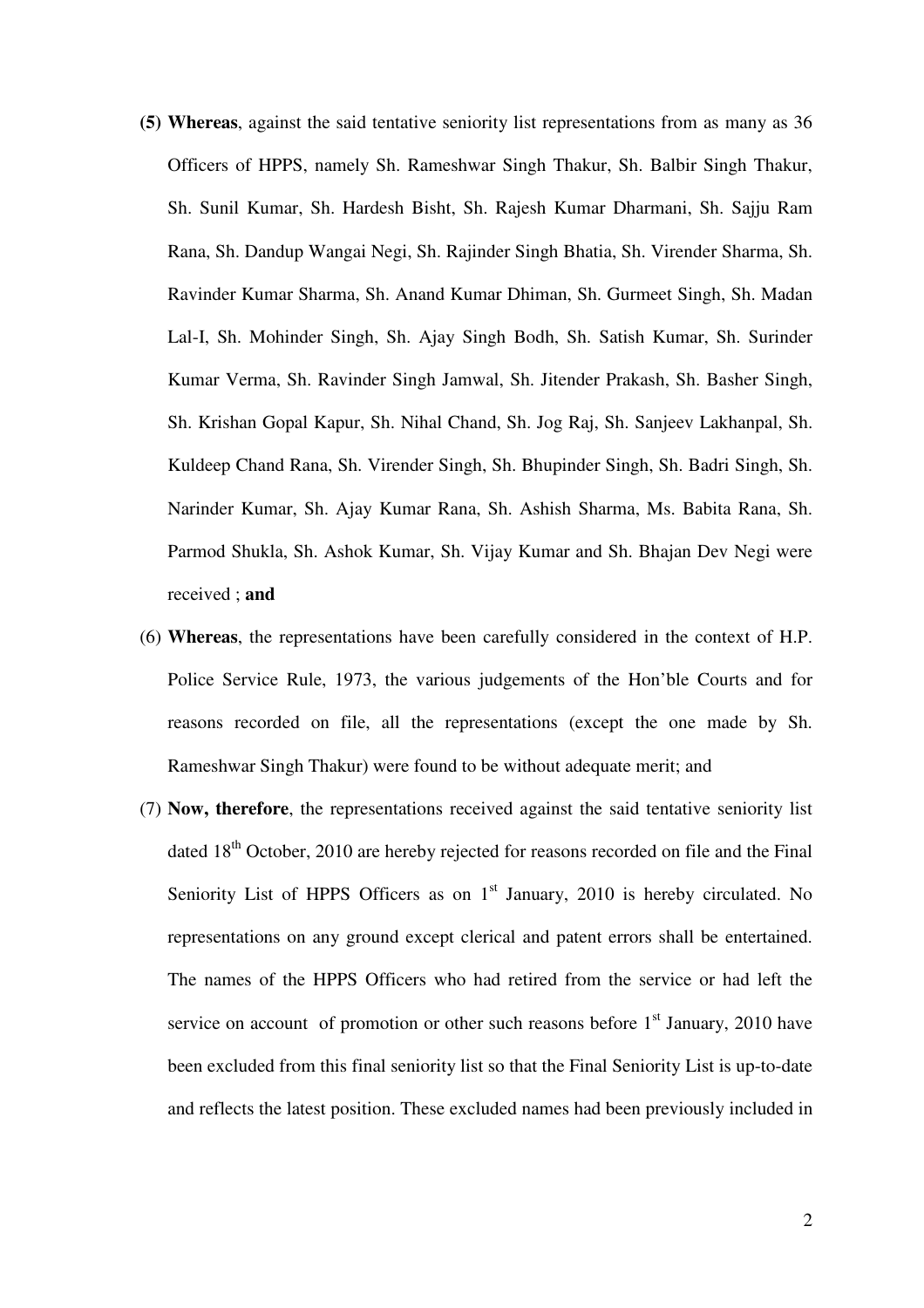the tentative seniority list so as to clearly indicate the positions utilized by them in the cadre and are now deleted for reasons mentioned above.

(8) This Final Seniority List, however, is subject to final decision of the Hon'ble High Court of Himachal Pradesh in LPA No. 163/2010 titled as Rajesh Kumar Dharmani Versus Ramesh Chander Chajta & Ors pending before the Hon'ble High Court of Himachal Pradesh

> **Deputy Secretary (Home) to the Government of Himachal Pradesh.**

**Sh./Ms.\_\_\_\_\_\_\_\_\_\_\_\_\_\_\_\_\_\_\_** 

**\_\_\_\_\_\_\_\_\_\_\_\_\_\_\_\_\_\_\_\_\_\_\_\_\_** 

**\_\_\_\_\_\_\_\_\_\_\_\_\_\_\_\_\_\_\_\_\_\_\_\_\_ \_\_\_\_\_\_\_\_\_\_\_\_\_\_\_\_\_\_\_\_\_\_\_\_\_** 

3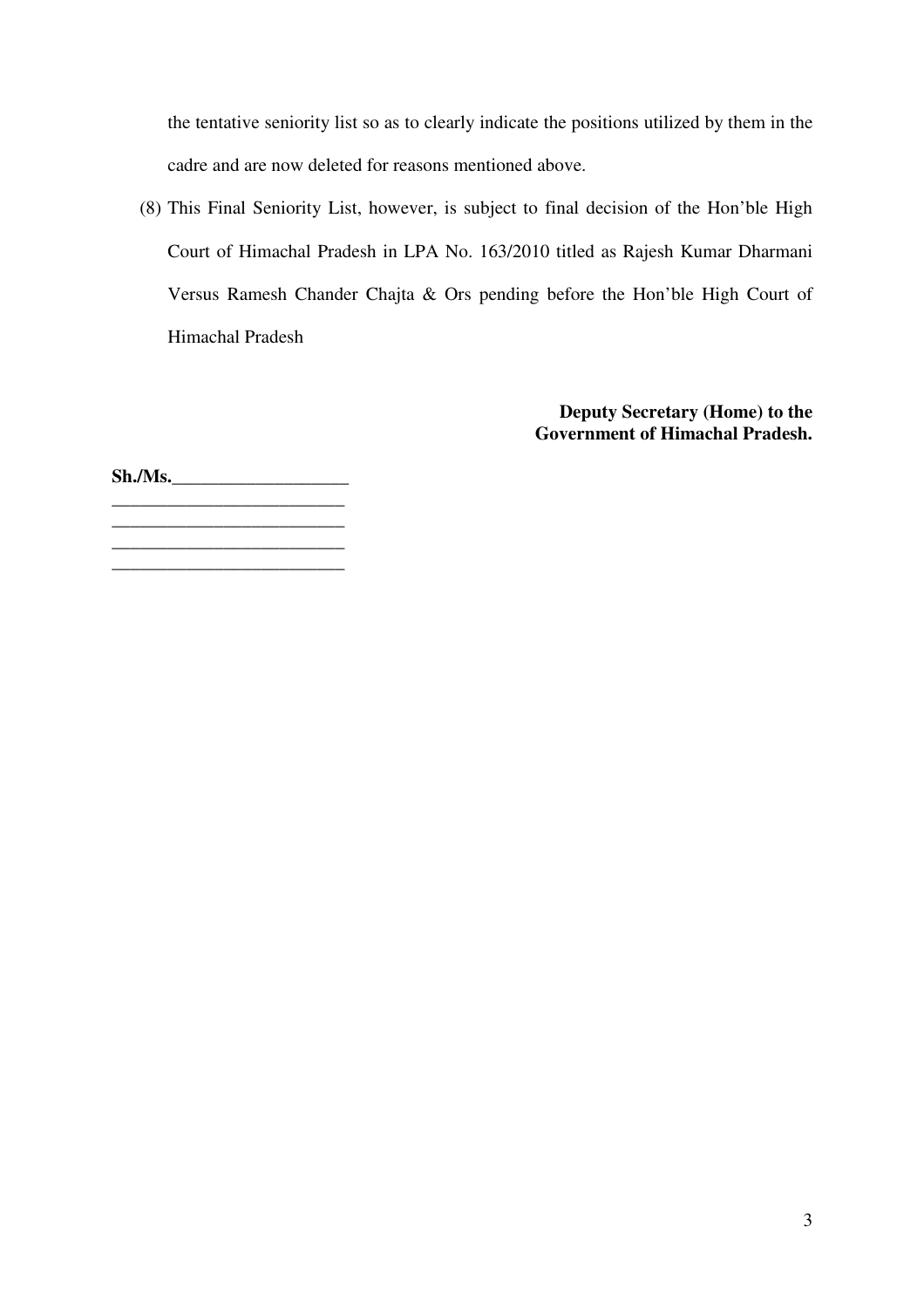## **The principles and guidelines/rules followed for determination of the seniority list**

- 1. The seniority of the officers appointed to the Service has been determined in accordance with the order of their appointment to the service as per Rule-18 of the HPPS Rules, 1973.
- 2. The date of appointment to the Service in case of Direct recruits is reckoned w.e.f. the date of issue of appointment letter by the Government pursuant to the receipt of a recommendation in this regard from the H.P. Public Service Commission.
- 3. The date of appointment to the Service in case of officer promoted from the cadre of Inspectors is reckoned from the date an order of appointment to HPPS is made based on the recommendations of the Selection Committee as provided in Rule-7 of the HPPS Rules.
- 4. The Inte-Se-Seniority in the case of Direct Recruits is strictly as per merit drawn by the HP Public Service Commission while making recommendation to the Government regarding appointment of such candidates to the HPPS as provided in Rule-15 of the HPPS Rules.
- 5. The Inter-Se-Seniority of the promoted officers is strictly as per the merit list drawn by the Selection Committee as referred in Rule-7(3) of the HPPS Rules, 1973.
- 6. The Inter-Se-Seniority of Direct Recruits appointed under Rule 13 and Promotees under Rule-7 is determined in accordance with provisions of Rule-14 of the HPPS Rules.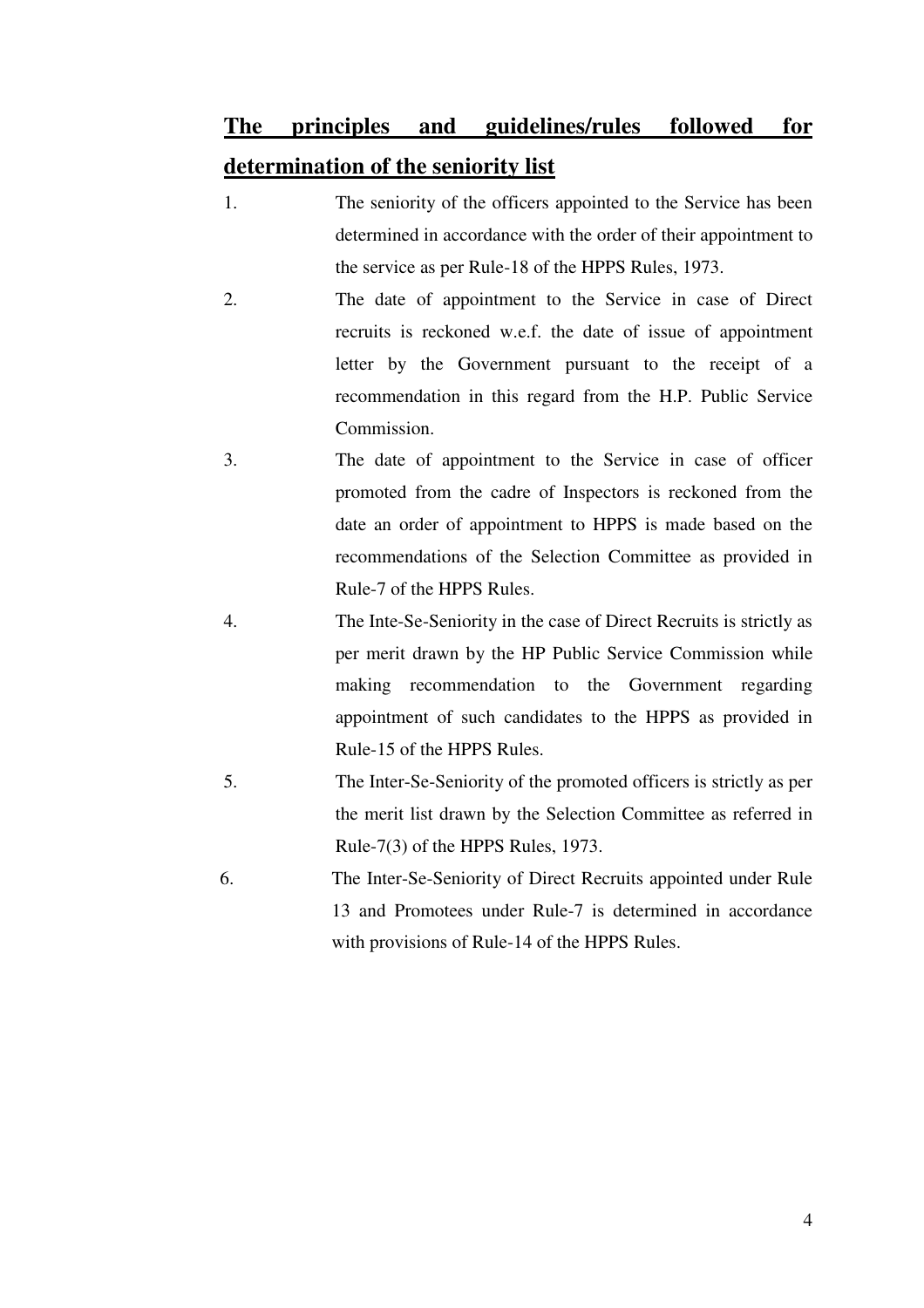| Sr.                    | Name of the Officer             | Source of  | Date of Birth | Date of       | Date of                  | Date of              |
|------------------------|---------------------------------|------------|---------------|---------------|--------------------------|----------------------|
| No.                    | S/Shri                          | Recruitmen |               | officiating   | appointment to           | confirmation         |
|                        |                                 | t          |               | appointment   | <b>HPPS</b>              |                      |
|                        | Daljeet Kumar Thakur            | Direct     | 04.04.1962    | $\frac{1}{2}$ | 27.09.1986               | 27.09.88             |
| 1.<br>$\overline{2}$ . | Rattan Singh Negi               | Direct     | 05.06.1954    | $-----$       | 27.09.1986               | 27.09.88             |
| $\overline{3}$ .       | Brij Mohan Sharma               | Direct     | 25.09.1958    | $\cdots$      |                          | 12.08.89             |
| 4.                     | Puneeta Bhardwaj                | Direct     |               |               | 11.08.1987<br>04.08.1987 |                      |
| 5.                     |                                 | Direct     | 18.12.1960    | $\cdots$      | 26.09.1987               | 05.08.89             |
| $\overline{6}$ .       | Jagat Ram<br>Vinod Kumar Dhawan | Direct     | 09.06.1955    | $\cdots$      |                          | 27.09.89<br>27.08.89 |
|                        |                                 |            | 11.03.1958    | $\frac{1}{2}$ | 26.08.1987               |                      |
| 7.<br>8.               | Kapil Sharma                    | Direct     | 21.03.1961    | $\frac{1}{2}$ | 22.06.1988               | 23.06.90             |
|                        | Rameshwar Singh<br>Thakur       | Direct     | 12.09.1964    | $\cdots$      | 05.09.1994               | 02.08.96             |
|                        |                                 |            |               |               | (Deemed date of          |                      |
|                        |                                 |            |               |               | appointment              |                      |
|                        |                                 |            |               | 09-10-1985    | 08.09.1988)              |                      |
| 9.                     | <b>Balbir Singh</b>             | Promotee   | 26-01-1956    |               | 20-03-1990               |                      |
|                        |                                 |            |               | (notional)    |                          |                      |
|                        |                                 |            |               | 07-08-1986    |                          |                      |
|                        |                                 |            |               | (actual)      |                          |                      |
| 10.                    | Prem Kumar Thakur               | Direct     | 28-02-1966    |               | $24 - 12 - 1992$         | 01-05-1999           |
| 11.                    | Santosh Patial                  | Direct     | 26-02-1968    |               | 01-08-1994               | 01-05-1999           |
| 12.                    | Sunil Kumar                     | Promotee   | 27-02-1962    | 14-12-1992    | 13-05-1994               | 14-05-1996           |
| 13.                    | Chander Shekhar                 | Promotee   | 14-11-1957    | 14-12-1992    | 13-05-1994               | 01-05-1999           |
| 14.                    | <b>Yashbir Singh</b>            | Promotee   | 17-08-1955    | ------------  | 07-11-1994               |                      |
| 15.                    | <b>Bimal Gupta</b>              | Direct     | 26-10-1972    | $- - - - - -$ | 20-01-1996               | 01-11-2001           |
| 16.                    | Madhu Sudan                     | Direct     | 27-11-1963    | $- - - - - -$ | 19-01-1996               | 01-09-1998           |
| 17.                    | Rani Bindu                      | Direct     | 27-01-1968    | $- - - - - -$ | 19-01-1996               | 01-04-2001           |
| 18.                    | Ajay Krishan Sharma             | Direct     | 01-10-1969    | $- - - - - -$ | 19-01-1996               | 01-08-1998           |
| 19.                    | D.K.Chaudhary                   | Direct     | 12-12-1967    | $- - - - - -$ | 24-01-1996               | 20-01-1998           |
| 20.                    | <b>Gurdev Chand Sharma</b>      | Direct     | 31-01-1971    | $- - - - - -$ | 16-12-1997               | $01 - 11 - 2001$     |
| 21.                    | Vimukt Ranjan                   | Direct     | 14-03-1971    | $- - - - - -$ | 16-12-1997               | 01-05-2001           |
| 22.                    | Anupam Sharma                   | Direct     | 07-03-1972    | $- - - - - -$ | 25-11-1998               | 01-08-2003           |
| 23.                    | Shubhra Tiwari                  | Direct     | 22-02-1969    | $\frac{1}{2}$ | 25-11-1998               | 01-11-2001           |
| 24.                    | Virender Singh Tomar            | Direct     | 05-05-1967    | $\cdots$      | 25-11-1998               | 01-05-2002           |
| $\overline{25}$ .      | Ranjana Chauhan                 | Direct     | 13-02-1971    | $\cdots$      | 25-11-1998               | -----------------    |
| 26.                    | Omapati Jamwal                  | Direct     | 29-06-1970    | $\cdots$      | 25-11-1998               | 01-05-2001           |
| 27.                    | Arvind Digvijay Singh           | Direct     | 28-05-1972    | $- - - - -$   | 25-11-1998               | 01-05-2002           |
|                        | Negi                            |            |               |               |                          |                      |
| 28.                    | Kushal Chand Sharma             | Direct     | 14-03-1969    |               | 16-04-1999               | 01-03-2004           |
| 29.                    | Sanjeev Kumar Gandhi            | Direct     | 24-05-1973    | $- - - - -$   | 16-04-1999               | 01-05-2002           |
| 30.                    | Ramesh Chander Chajta           | Direct     | 09-03-1968    | $- - - - -$   | 16-04-1999               | 01-11-2001           |
| 31.                    | Diwakar Sharma                  | Direct     | 21-09-1975    | $- - - - -$   | 16-04-1999               | 01-03-2004           |
| $\overline{32}$ .      | Hardesh Bisht                   | Promotee   | 10-12-1957    | 13-05-1994    | 26-07-2000               | 27-07-2002           |
| 33.                    | Rajesh Kumar Dharmani           | Promotee   | 21-03-1963    | 12-09-1995    | 26-07-2000               | 27-07-2002           |
| 34.                    | Kuldeep Sharma                  | Promotee   | 12-05-1961    | 12-09-1995    | 26-07-2000               | 27-07-2002           |
| $\overline{35}$ .      | Sajju Ram Rana                  | Promotee   | 13-05-1964    | 12-09-1995    | 26-07-2000               | 27-07-2002           |
| 36.                    | Dandup Wangai Negi              | Promotee   | 04-05-1962    | 12-09-1995    | 26-07-2000               | 27-07-2002           |
| 37.                    | Rajinder Singh Bhatia           | Promotee   | 10-03-1962    | 12-09-1995    | 26-07-2000               | 27-07-2002           |
| 38.                    | Virender Sharma                 | Promotee   | 25-06-1963    | 12-09-1995    | 26-07-2000               | 27-07-2002           |
| 39.                    | Pritam Singh-I                  | Promotee   | 19-12-1954    | 15-07-1996    | 26-07-2000               | 27-07-2002           |
| 40.                    | Ravinder Kumar Sharma           | Promotee   | 17-03-1955    | 20-07-1996    | 26-07-2000               |                      |
| 41.                    | Anand Kumar Dhiman              | Promotee   | 15-08-1959    | 15-07-1996    | 26-07-2000               | 27-07-2002           |
| 42.                    | <b>Gurmeet Singh</b>            | Promotee   | 01-03-1954    | 15-07-1996    | 26-07-2000               | 27-07-2002           |
| 43.                    | Madan Lal-I                     | Promotee   | 26-06-1957    | 15-07-1996    | 26-07-2000               | 27-07-2002           |
| 44.                    | Mohinder Singh                  | Promotee   | 18-10-1957    | 15-07-1996    | 26-07-2000               | 27-07-2002           |
| 45.                    | Ajay Singh Bodh                 | Promotee   | 16-11-1961    | 15-07-1996    | 26-07-2000               | 01-09-2004           |
| 46.                    | Satish Kumar                    | Promotee   | 24-04-1957    | 15-07-1996    | 26-07-2000               |                      |

## **FINAL SENIORITY LIST OF HP POLICE SERVICES OFFICERS AS ON 1.1.2010.**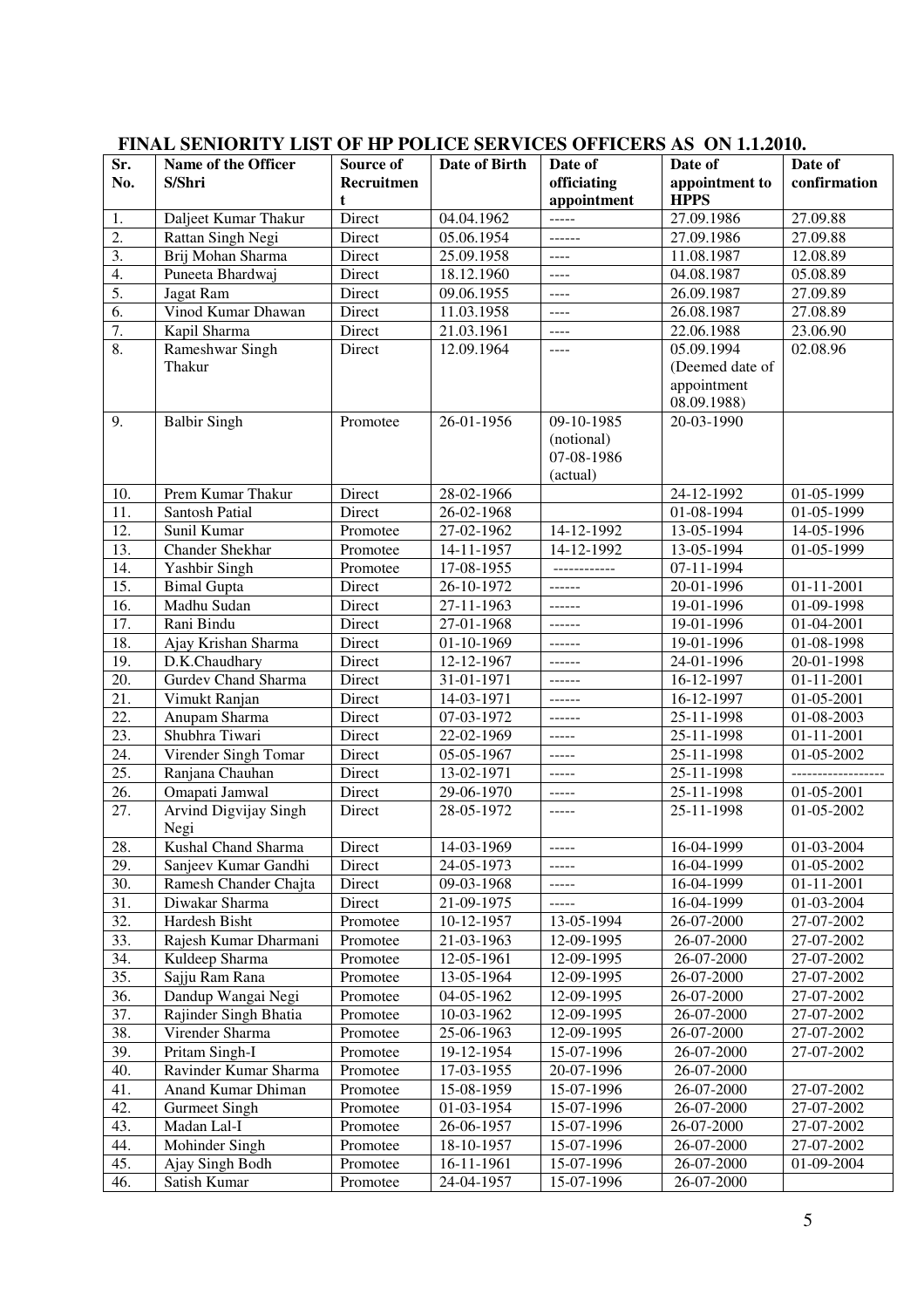| 47.               | Surinder Kumar Verma                | Promotee             | 03-11-1957               | 15-07-1996                    | 26-07-2000               | 27-07-2002 |
|-------------------|-------------------------------------|----------------------|--------------------------|-------------------------------|--------------------------|------------|
| 48.               | Ravinder Singh Jamwal               | Promotee             | $01-01-1956$             | 15-07-1996                    | 26-07-2000               | 27-07-2002 |
| 49.               | Pritam Chand                        | Promotee             | 16-04-1952               | 07-07-1997                    | 26-07-2000               |            |
| $\overline{50}$ . | <b>Ahmad Sayeed</b>                 | Promotee             | 20-03-1952               | 15-07-1996                    | 26-07-2000               |            |
| 51.               | Hira Singh                          | Promotee             | 24-08-1956               | 07-07-1997                    | 26-07-2000               |            |
| $\overline{52}$ . | Padam Chand                         | Promotee             | 05-04-1966               | 15-07-1996                    | 26-07-2000               |            |
| 53.               | Jitender Parkash                    | Promotee             | 19-09-1956               | 15-07-1996                    | 26-07-2000               |            |
| 54.               | <b>Basher Singh</b>                 | Promotee             | 14-07-1959               | 07-07-1997                    | 26-07-2000               |            |
| 55.               | Krishan Gopal Kapur                 | Promotee             | 20-02-1957               | 09-07-1999                    | 26-07-2000               |            |
| 56.               | Surinder Sharma                     | Promotee             | $27 - 11 - 1956$         | 07-07-1997                    | 26-07-2000               |            |
| 57.               | <b>Gulab Singh</b>                  | Promotee             | 18-04-1955               | 07-07-1997                    | 26-07-2000               |            |
| 58.               | <b>Bhagat Singh</b>                 | Promotee             | 22-11-1965               | -------------                 | 26-07-2000               |            |
| 59.               | Sandeep Kumar Dhawal                | Direct               | 06-05-1971               | -----                         | 24-08-2001               |            |
| $\overline{60}$ . | <b>Rakesh Singh</b>                 | Direct               | 26-05-1974               | -----                         | 31-12-2002               |            |
| 61.               | Arvind Chaudhary                    | Direct               | 08-04-1974               | $\frac{1}{2}$                 | 04-01-2003               |            |
| $\overline{62}$ . | Sandeep Kumar                       | Direct               | 16-04-1969               | $- - - - - -$                 | 11-03-2005               |            |
|                   | Bhardwaj                            |                      |                          |                               |                          |            |
| 63.               | Nihal Chand                         | Promotee             | 30-03-1960               | 09-07-1999                    | 29-04-2006               |            |
| 64.               | Kishan Chand                        | Promotee             | $02 - 01 - 1953$         | 09-07-1999                    | 29-04-2006               |            |
| 65.               | Jog Raj                             | Promotee             | $04-03-1959$             | 09-07-1999                    | 29-04-2006               |            |
| 66.               | Ramesh Pathania                     | Promotee             | 26-09-1959               | $09-07-1999$                  | 29-04-2006               |            |
| 67.               | Hirdu Ram                           | Promotee             | 12-05-1960               | 09-07-1999                    | 29-04-2006               |            |
| 68.               | Sanjeev Lakhanpal                   | Promotee             | 17-01-1964               | 09-07-1999                    | 29-04-2006               |            |
| $\overline{69}$ . | Yogesh Kumar                        | Promotee             | 30-03-1953               | 16-08-2000                    | 29-04-2006               |            |
| 70.               | Vinod Kumar                         | Promotee             | 31-05-1957               | 09-10-2001                    | 29-04-2006               |            |
| 71.               | Suresh Kumar                        | Promotee             | 08-05-1959               | 20-04-2005                    | 29-04-2006               |            |
| 72.               | Kuldeep Chand Rana                  | Promotee             | 28-12-1962               | 09-07-1999                    | 29-04-2006               |            |
| 73.               | Yash Pal                            | Promotee             | 27-11-1959               | 09-10-2001                    | 29-04-2006               |            |
| 74.               | Virender Singh                      | Promotee             | 14-05-1963               | 17-11-2001                    | 29-04-2006               |            |
| 75.               | Kulwant Singh                       | Promotee             | 31-03-1961               | 18-06-2004                    | 21-12-2006               |            |
| 76.<br>77.        | Sukhdev Singh<br><b>Bidhi</b> Chand | Promotee             | 20-11-1952<br>20-04-1952 | 09-07-1999<br>--------------- | 21-12-2006               |            |
| 78.               | Jagjiwan Singh                      | Promotee<br>Promotee | 05-04-1952               | 18-06-2004                    | 21-12-2006<br>21-12-2006 |            |
| 79.               | <b>Bhag Mal</b>                     | Promotee             | 30-05-1970               | 18-06-2004                    | 21-12-2006               |            |
| 80.               | Rajesh Kumar                        | Promotee             | 08-02-1974               | ______________                | 21-12-2006               |            |
| 81.               | <b>Shamsher Singh</b>               | Promotee             | 22-06-1972               | --------------                | 21-12-2006               |            |
| 82.               | Varinder Kalia                      | Promotee             | 06-01-1974               | ----------------              | 21-12-2006               |            |
| 83.               | <b>Bhupinder Singh-I</b>            | Promotee             | 22-08-1970               |                               | $21 - 12 - 2006$         |            |
| 84.               | Naresh Kumar                        | Promotee             | 06-07-1972               | --------                      | 21-12-2006               |            |
| 85.               | Vinod Kumar-II                      | Promotee             | 25-08-1973               | ---------                     | 21-12-2006               |            |
| 86.               | Madan Lal-II                        | Promotee             | 16-04-1973               | ---------                     | 21-12-2006               |            |
| 87.               | Jeet Singh                          | Promotee             | $\overline{10}$ -08-1952 | --------                      | 21-12-2006               |            |
| 88.               | Madan Lal-III                       | Promotee             | 06-01-1953               | 18-06-2004                    | 21-12-2006               |            |
| 89.               | Rani Devi                           | Promotee             | 01-08-1955               | ---------------               | 21-12-2006               |            |
| 90.               | Ved Parkaash                        | Promotee             | 08-03-1952               | ---------------               | 21-12-2006               |            |
| 91.               | Paras Ram                           | Promotee             | 22-10-1954               | --------                      | 21-12-2006               |            |
| 92.               | Jaram Singh                         | Promotee             | 28-10-1952               | 07-07-1997                    | 21-12-2006               |            |
| 93.               | Shiv Kumar                          | Direct               | 05-10-1982               | --------                      | 28-11-2007               |            |
| 94.               | <b>Balbir Singh-II</b>              | Direct               | 14-11-1970               | --------                      | 28-11-2007               |            |
| 95.               | Raman Sharma                        | Direct               | 10-04-1974               |                               | 28-11-2007               |            |
| 96.               | Sushil Kumar                        | Direct               | 24-11-1975               | --------                      | 28-11-2007               |            |
| 97.               | Nishchint Singh Negi                | Direct               | 02-02-1975               | --------                      | 28-11-2007               |            |
| 98.               | Pankaj Sharma                       | Direct               | 30-07-1972               | --------                      | 28-11-2007               |            |
| 99.               | Vinod Kumar-III                     | Direct               | 06-09-1978               | --------                      | 28-11-2007               |            |
| 100.              | Vijay Kumar                         | Direct               | 26-04-1969               | --------                      | 28-11-2007               |            |
| 101.              | Prashant Deshta                     | Direct               | 27-07-1979               |                               | 13-10-2008               |            |
| 102.              | <b>Bhupinder Singh</b>              | Promotee             | 27-06-1969               | --------                      | 07-10-2008               |            |
| 103.              | Kulbhushan Verma                    | Direct               | 11-02-1982               | --------                      | 13-10-2008               |            |